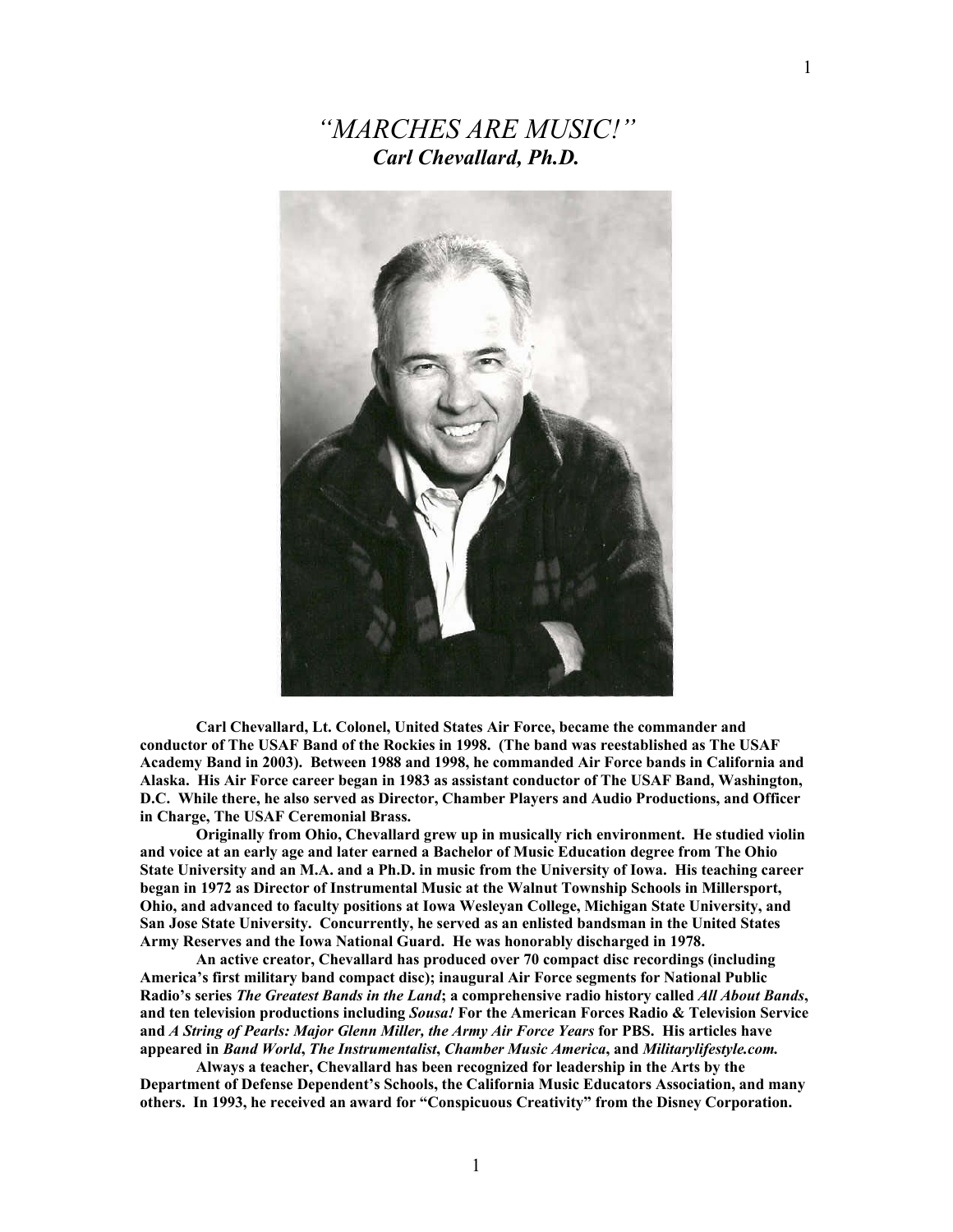## *MARCH PERFORMANCE "TIPS"*

*Expressiveness: Marches provide opportunities to shape melodies and countermelodies*; to use vibrato, dynamics, articulation, accentuation to create motion, direction, and warmth in musical lines; to contrast instrumental colors and/or musical elements (especially on repeats!) (TO MAKE STUDENTS AWARE OF EXPRESSIVE POSSIBILITIES, DEMONSTRATE/RECORD EXPRESSIVE EFFECTS ON *YOUR* INSTRUMENT, THEN RECORD THEIR EFFORT TO MIMIC THOSE EFFECTS: PLAYBACK AND DISCUSS).

*Tempo: Marches require precise execution of the right tempo* for the right march in the right programmatic function, in the right acoustic. Marches require consistency and discipline in tempo execution. (ASK STUDENTS TO CLAP TO A TEMPO WITHOUT THE ASSISTANCE OF A METRENOME OR CONDUCTOR, AND BRING TO THEIR ATTENTION THAT THEY ARE *RUSHING*).

*Ensemble: Marches require precise execution of figures*, from top to bottom of the ensemble, with vertical and horizontal ensemble consistency. (ASK STUDENTS TO CLAP TO A TEMPO WITHOUT THE ASSISTANCE OF METRENOME OR CONDUCTOR AND BRING TO THEIR ATTENTION THAT THEIR ENSEMBLE, WHILE SLOPPY AT FIRST, TIGHTENED AS THEY INCREASINGLY FOCUSED ON THIS PERFORMANCE SKILL).

*Phrasing: Marches require well conceived and faithfully executed phrasing* up and down the ensemble; creative liberties of phrasing *may* be allowed as a section, but no "cheap solos" can be allowed by individuals who play through planned phrase breaks. (ASK STUDENTS TO PLAY AND RECORD A MARCH WITHOUT, THEN WITH, PHRASING INSTRUCTION. PLAY BOTH RECORDINGS BACK SO THEY CAN HEAR THE CLARITY AND POWER OF EFFECTIVE, CONSISTENT PHRASING).

*Rhythm: Marches require extreme rhythmic discipline*. Rhythms are typically played as written. A dotted eighth-sixteenth rhythm means exactly that, with the exception of note length. Generally, the dot in a dotted note rhythm is *removed* and replaced with a rest; the little note that follows is emphasized, or "kicked." In tied notes of the same pitch, the tied, same pitch note is generally removed and replaced with a rest. (PLAY A DOTTED RHYTHM FIGURE IN SWING STYLE, THEN AS WRITTEN WITH DETACHED STYLE. RECORD BOTH AND PLAYBACK WITH COMMENTS). (Sousa: "I like my notes to have a little daylight between them.")

*Note beginnings: Marches require precise execution of a vast array of articulations*—including *tenuto* lines, sideway accents, rooftop accents, Sfz's, and Fp's, dots, and wedges. (RECORD BAND PLAYING A MARCH PASSAGE WITHOUT INSTRUCTION; DEMONSTRATE NOTE ATTACKS ON YOUR INSTRUMENT, THEN RECORD THE BAND AS THEY MIMIC THE STYLE YOU DEMONSTRATED—DISCUSS).

*Note endings: Marches require precise and sensitive execution of phrase endings*. Generally, phrases are lifted, not CHOPPED, especially in melodies, countermelodies, and *especially* in the song-like trio. (DITTO TO ABOVE. THIS IS A GOOD OPPORTUNITY TO TEACH WIND PLAYERS HOW TO "TAPER" PHRASE ENDINGS BY SOFTENING AND RELEASING WITH AIR, NOT TOUNGUE. ENCOURAGE THEM TO LISTEN TO VARIOUS ARTISTS/ENSEMBLES FOR GOOD EXAMPLES OF TAPERED PHRASE RELEASES.)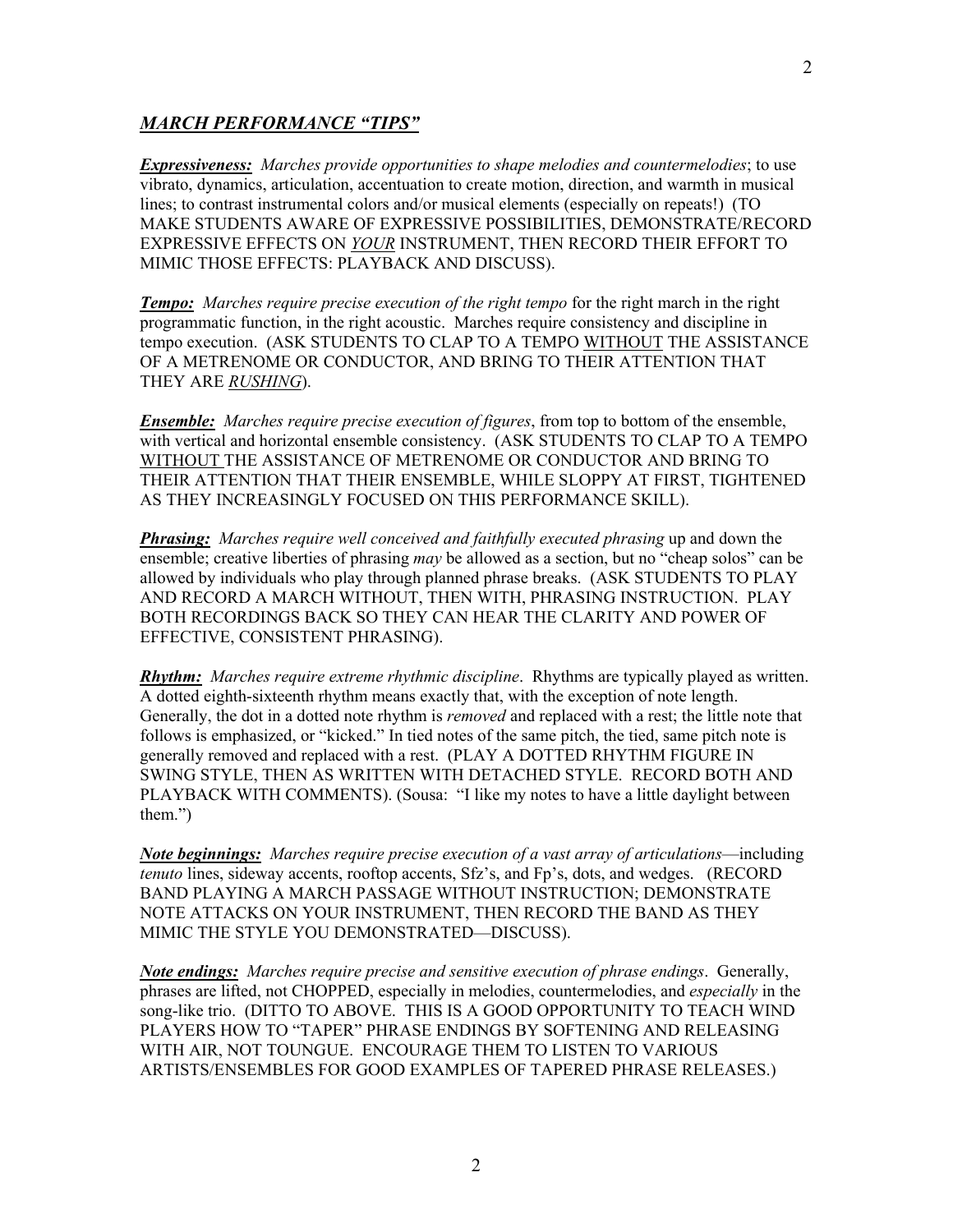*Rests: In a march, a rest is REALLY a rest.* It may constitute a "dramatic gap" which must be "clean." This includes BASS DRUM, TIMP, CYMBALS, BELLS, CHIMES, etc., which must be AGGRESSIVELY DAMPENED AT RELEASE to achieve this effect.

*Textures: Marches offer great opportunities for improving " vertical awareness" and for executing creative texture variations*. Courageous interpretive decisions and dramatic dynamic execution will reveal an evident, descending hierarchy of textural elements (generally) as follows: melody, countermelody, supporting harmonies; beat ("oom's" and "pah's"). These elements may be widely varied in style or dynamics for expressive effect. Opportunities abound to make creative, dynamic emphasis of non-melodic textural elements such as suspensions, imitations, accompaniments (on repeats), "money notes" in rich harmonies, and "harmonic turnarounds" in tuba, percussion, and other "time keeping" instruments as they occur.

*Timbres: Most marches are predictably orchestrated*. If one is not careful, one will get a "trumpet dominant" color, or worse, "a *tutti* gray" color which is the result of *all* instruments playing at a loud dynamic. Timbres can be creatively varied by instrumentation (i.e., cornets instead of or in addition to trumpets to support, rather than compete with woodwind section); elimination/addition (melodic brass removed or added for effect); re-registration (i.e., clarinet melody dropped one octave on repeats); bell direction (brass and saxophones); bell up effects (in brass); reduction (reduce brass to one/part when accompanying; reduce tubas and other low-wind "beat makers" when melody orchestration is light); or substitution (REPLACE tubas with bass clarinets, bassoons, possibly saxophones or even string bass to lighten the bottom and "float" the ensemble). Percussion coloration can be varied by changing instrument staging, drum tuning, drum sticks/mallets' shape and weight, and substituting different sized drums, cymbals, bells, triangles, etc. (EXPERIMENTATION, RECORDING/FEEDBACK, DISCUSSION WILL REVEAL MANY POSSIBILITIES!)

*Percussion Effects: Marches require percussion section precision and creativity*. *Marches give the percussion section a chance to shine!* Use percussionists for dramatic effect. The bass drum is generally "felt," not heard except on accents; the snare drum often replicates the melody and can be appropriately emphasized as a solo instrument; "drum song" features may require added players and even special staging (*Semper Fidelis* is a good example); special effects (chimes, bells, wood blocks, sirens, etc.) offer great opportunities for experimentation; snare/field drum and cymbal colors and *staging* can be varied for effect and/or to reflect the character of themed or period marches. The percussion section is the most visually interesting section to the audience use them as "showmen" to add to the visual and musical appeal of the performance. Keep unused percussionists occupied by giving them the score to study and follow. (EXPERIMENT, RECORD, DISCUSS, CREATE!).

*Staging Effects: Marches beg for creative staging*. Individual or section features can be emphasized through interesting horizontal and vertical staging. Special effects, such as bells up, and/or sections/individuals *standing up* adds color and audience interest; featured solo instruments (wind instruments, or percussion--chimes, wood block, etc.) can be brought to the front of the stage to "solo position." (TASTE, DISCUSSION, EXPERIMENT, RECORD, CREATE!).

*Form: March form is generally predicable and easy to teach*. THINK OF MY FARMHOUSE METAPHOR, AS FOLLOWS: *INTRODUCTION* = FRONT PORCH; *FIRST STRAIN* = FRONT ROOM; *SECOND STRAIN* = BACK ROOM; *TRIO* = GARDEN; **BREAK UP STRAIN** = GAZEBO;**FINAL STRAIN** = BACK GATE; **STINGER** = GATE LATCH!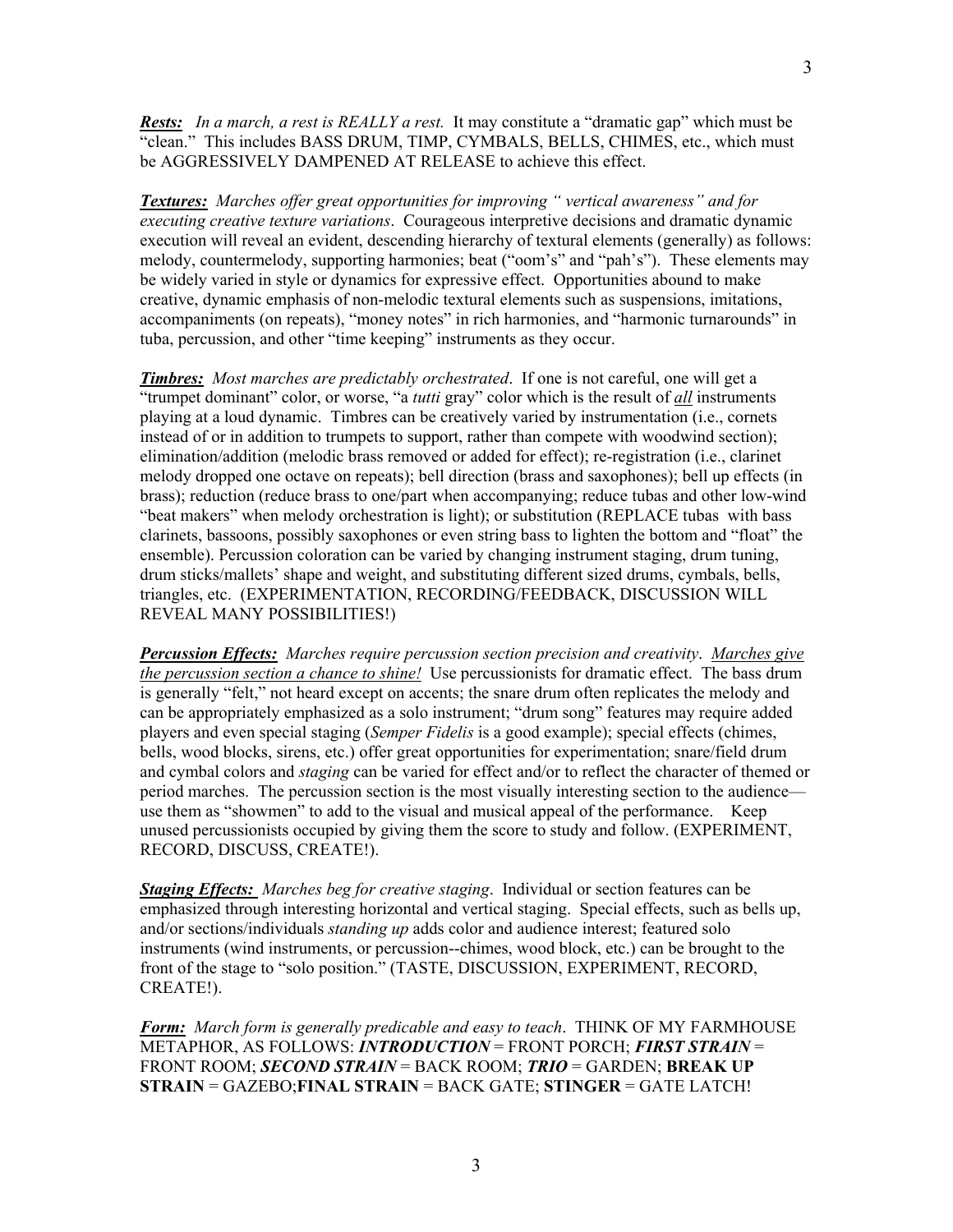## *50 WONDERFUL MARCHES*

 Drawing on Norman E. Smith's ten-year (1976-1986), international poll of march popularity, *The Instrumentalist's* "100 Most Popular Marches" poll (c.1970) and ideas of my own, the 50 marches (and editions) recommended here are of the smaller kind, including quicksteps, slow-steps, circus marches, gallops, rags, "specials," and more. After each title, a suggested difficulty level has been included (indicated by "D" and a ranking of "2" to "5" with "5" being the most difficult). Editor information (indicated by "E") and publisher information (indicated by "P") are also included. The author wishes to thank Ms. Wendy McCallum, Doctoral Conducting Assistant, the University of North Texas for researching and supplying the editor and publisher information. This information was current at the time this book was published.

 Admittedly, this list is a selection. It was compiled according to three criteria: quality, difficulty, and internationality. Every effort was made to strike a balance between these three determining factors. Publisher information is extremely perishable this info was current as of August 03.

1*. Alte Kameraden ("Old Comrades")* Carl Albert Teike (Germany) **D:** 4; **E:** Wiley; **P:**  TRN

2. *Americans We* Henry Fillmore (U.S.A.) **D:** 3; **E:** Fennell; **P:** Carl Fischer

3. *Amparito Roco* ("The Sheltered Cliff") Reginald Clifford Ridewood (Also attributed to Jaime Texidor) (U.S.A.) **D:** 4; **E: Winter**; **P:** Boosey & Hawkes

4. *Army of the Nile Kenneth Alford (England)* **D:** 4; **E:** Fennell; **P:** Boosey & Hawkes

5. *Barnum and Bailey's Favorite* Karl Lawrence King (U.S.A.) **D:** 5**; E:** Bainum; **P:**  Barnhouse

- 6. *Bravura* Charles Edward Duble (U.S.A.) **D:** 4; **E:** Edmondson; **P:** Queenwood
- 7. *Brighton Beach* William Peters. Latham (U.S.A.**) D:** 2; **E:** None; **P:** Belwin Mills
- 8. *Chicago Tribune* William Paris Chambers *(U.S.A.)* **D:** 4; **E:** Boyd; **P:** Ludwig
- 9. *Chimes of Liberty* Edwin Franko Goldman (U.S.A.) **D:** 3; **E:** Schissel; **P:** Barnhouse
- 10. *Citadel* Frank Williams Erickson (U.S.A.) **D:** 2; **E:** None; **P:** Belwin Mills
- 11. *El Capitan* John Philip Sousa (U.S.A.) **D:** 3; **E:** Fennell; **P:** Theodore Presser
- 12. *Emblem of Unity* Joseph John Richards (U.S.A.) **D:** 3; **E:** Swearingen; **P:** Barnhouse

13. *Entry of the Gladiators ("Thunder and Blazes")* Julius Ernest William Fŭcik

(Czechoslovakia) **D:** 4; **E:** Seredy; **P:** Carl Fischer

14. *Florentiner* Julius Ernest William Fŭcik (Czechoslovakia) **D:** 4; **E:** Fennell; **P:** Carl Fischer

- 15. *From Tropic to Tropic* Russell Alexander (U.S.A.) **D:** 4; **E:** Bainum; **P:** Barnhouse
- 16. *Hands Across the Sea* John Philip Sousa (U.S.A.) **D:** 3; **E:** Brion/Schissel; **P:** Barnhouse
- 17. *His Honor* James Henry Fillmore (U.S.A.) **D:** 3; **E:** Fennell; **P:** Carl Fischer

18. *Hosts of Freedom* Karl Lawrence King (U.S.A.) **D:** 2; **E:** Paynter; **P:** Barnhouse

19. *Il Bersagliere ("The Italian Rifleman")* Edoardo Boccalari (Italy) **D:** 4; **E:** None; **P:** Carl Fischer

20. *La Inglesina ("The Little English Girl")* Davide Della Cese (Italy) **D:** 4; **E:** Bourgeois; **P:** Wingert Jones

21*.**Invercargill* Alex F. Lithgow (Scotland*)* **D:** 4; **E:** Glover; **P:** Barnhouse

22. *Lassus Trombone* James Henry Fillmore (U.S.A.) **D:** 4; **E:** Schissel; **P:** Barnhouse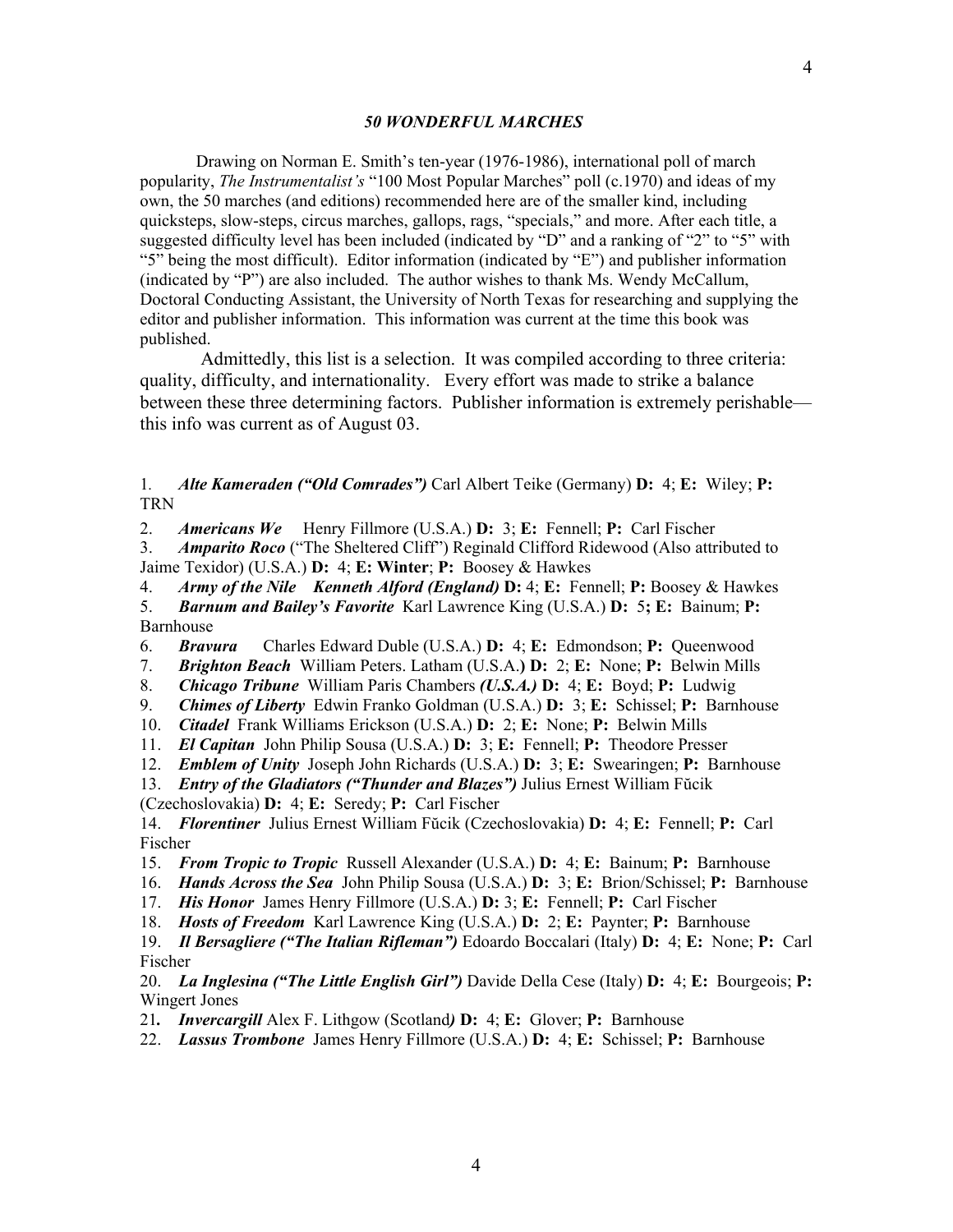23. *Le Régiment de Sambre et Meuse ("The Regiment of the Sambre and Meuse")* Robert Planquette (Also-- Joseph Francois Rauski) (France) **D:** 4; **E:** Fennell; **P:** Carl Fischer

24. *March Electric* Giusseppe Creatore (Italy) **D:** 4; **E:** Falcone; **P:** Summy-Birchard

25. *Marche des Parachutistes Belges ("March of the Belgian Parachutists")* Peter Leemans (Belgium) **D:** 4; **E:** Bourgeois; **P:** Wingert Jones

26. *Marche Lorraine* Louis Gaston Ganne (France) **D:** 4; **E:** Williams; **P:** Alfred

27. *Mars der Medici ("March of the Doctors")* Johan Wichers (Germany) **D:** 3; **E:** None; **P:** Molenaar

28. *Middy, The* Kenneth J. Alford (England) **D:** 4; **E:** None; **P:** Boosey & Hawkes

29. *Military Escort* Harold Bennett (James Henry Fillmore pseudonym) (U.S.A.) **D:** 2; **E:**  Fennell; **P:** Carl Fischer

30. *National Emblem* Edwin Eugene Bagley (U.S.A.) **D:** 4; **E:** Fennell; **P:** Carl Fischer

31. *Officer of the Day March* Robert Browne Hall (U.S.A.) **D:** 2; **E:** Molenaar; **P:** Molenaar

32. *On the Mall* Edwin Franko Goldman (U.S.A.) **D:** 4; **E:** None; **P:** Carl Fischer

33. *On the Square* Frank A, Panella (U.S.A.) **D:** 3; **E:** Morris; **P:** Panella/Morris

34. *Our Director March* Frederick Ellsworth Bigelow (U.S.A.) **D:** 3; **E:** Molenaar; **P:** Molenaar

35. *Pentland Hills* James. H. Howe (England) **D:** 3; **E:** None; **P:** Southern

36. *Punchinello* William Rimmer (England) **D:** 4; **E:** None; **P:** Molenaar

37. *Purple Carnival* Harry Alford (U.S.A.) **D:** 4; **E:** Erickson; **P:** Schirmer

38. *Quality Plus* Frederick Alton Jewell (U.S.A.) **D:** 4; **E:** Longfield; **P:** Barnhouse

39. *Royal Air Force March Past* Sir Henry Walford Davies (England) **D:** 3; **E:** Gore; **P:** Boosey & Hawkes

40. *Scossa Elettrica ("Electric Shock")* Giacomo Puccini (Italy) **D:** 4; **E:** Yates; **P:** Ludwig

41. *Show Boy, The* William L. Huff (U.S.A.) **D:** 2; **E:** None; **P:** Carl Fischer

42. *Standard of St. George, The* Kenneth J. Alford (England) **D:** 4; **E:** None; **P:** Boosey & Hawkes

43. *Stars and Stripes, Forever, The* John Philip Sousa (U.S.A.) **D:** 4; **E:** Brion/Schissel; **P:** Barnhouse

44. *Them Basses* Getty Herschel Huffine (U.S.A.) **D:** 4; **E:** None; **P:** Carl Fischer

45. *Unter dem Doppeladler ("Under the Double Eagle")* Josef Franz Wagner (Austria) **D:** 4; **E:** Glover; **P:** Barnhouse

46. *Valdres* Johannes Hanssen (Norway) **D: 4**; **E:** Schissel; **P:** Barnhouse

47. *The Vanished Army* Kenneth Alford (England) **D:** 4; **E:** Fennell; **P:** Boosey & Hawkes

48. *Washington Grays* Claudio S. Grafulla (Spain) **D:** 4; **E:** Reeves; **P:** Carl Fischer

49. *Washington Post March*, *The* John Philip Sousa (U.S.A.) **D:** 3; **E:** Brion/Schissel; **P:** Barnhouse

50. *Zacatecas* Genaro Codina (Mexico) **D:** 4; **E:** Glover; **P**: Birch-Island

## **FOR A COMPLETE ANALYSIS OF THESE WONDERFUL MARCHES, SEE: www.giamusic.com**  *Teaching Music through Performing Marches*  **By Carl Chevallard, Ph.D., Edited by Dr. Richard Miles**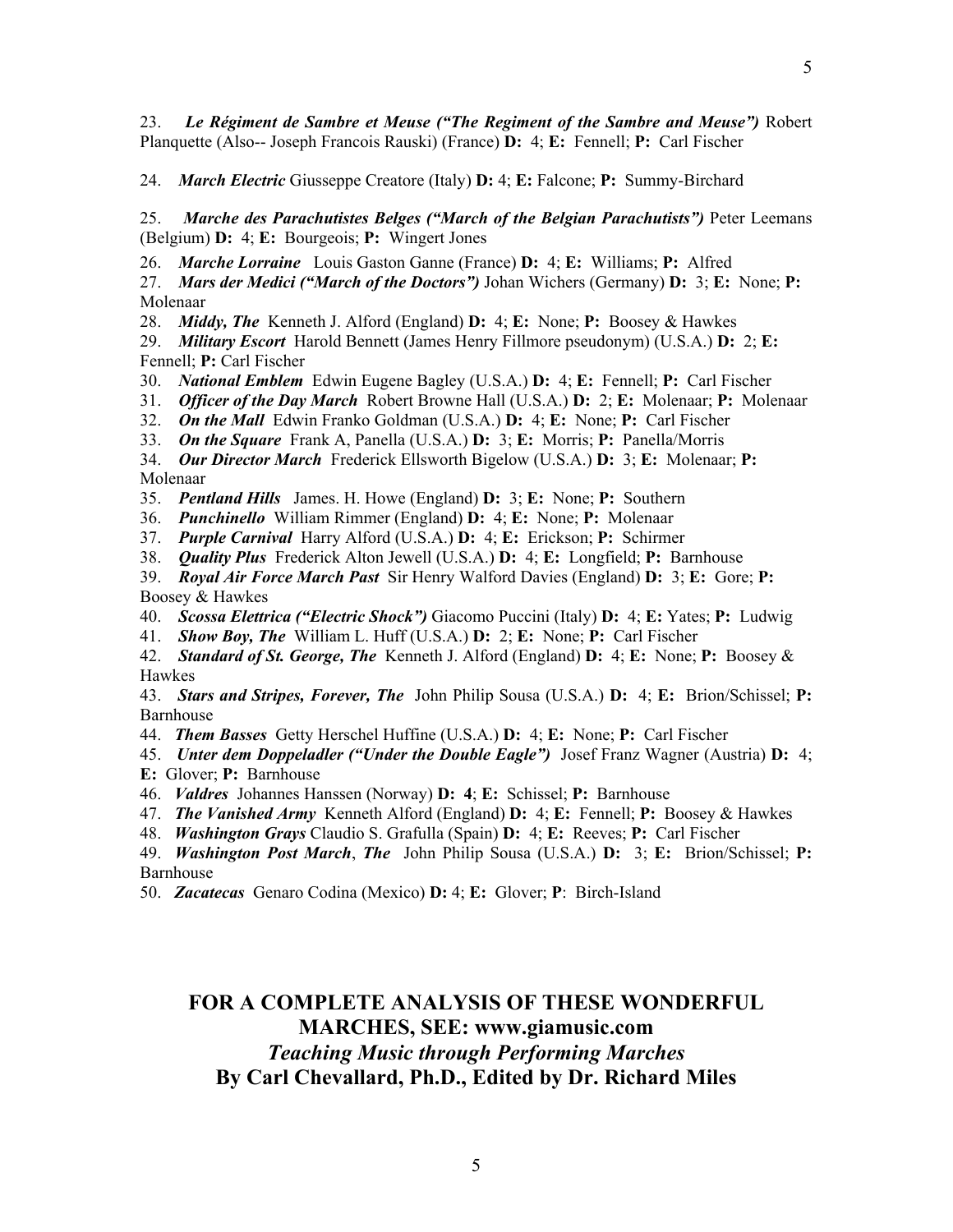## **WHY MARCHES SHOULD BE PLAYED (ONE PERSON'S VIEW)**

*Every march has a song in its heart.* 

-- *Frank Piersol Director of Bands Emeritus The University of Iowa* 

**One hot July day in 1976, I realized the truth of Frank Piersol's words, but I had no idea how much they would change my life. Whether they had a song in their heart or not, I hated marches, and I hated marching, especially in the Army.** 

**Four years earlier, my world had turned upside down. As a senior majoring in music education at Ohio State University, I was beginning my last quarter of undergraduate school and student teaching. Finally, I'd have the opportunity to apply what I'd learned.** 

**Then, on a cold February morning in 1972, I got the news every young man of the day dreaded: my lottery number was 73, and anyone with a number below 153 would be drafted and probably sent to Vietnam. On my father's American side of the family, every male member of three generations before me had served in the United States military. I didn't want to be drafted or the first not to serve, so I enlisted in the Army, left school, and entered basic training at Fort Dix, New Jersey. In those days, any fit soldier, regardless of occupational specialty, was fair game for the infantry. I was fit, I was in the "expendable" career field of bands, and I was scared.** 

**To my relief, after basic training I was transferred back to Columbus and assigned as a trombonist to the 338th Army Reserve Band. It appeared I would not go to war after all. Before the Army changed its mind, however, I re-enrolled at Ohio State, finished my student teaching, rejoined the OSU Marching Band, got married, graduated, and took a job at the high school in nearby Millersport.** 

**Early the next year, President Nixon announced that an agreement had been signed with the North Vietnamese. The Vietnam War was finally over, but military service wasn't- -at least for me. I had more than five years left in the Army Reserves. Now a citizensoldier, I began to concentrate on the "citizen" part of that moniker and set my sights on graduate school. Two years later I was offered an assistantship at the University of Iowa School of Music. Even better, the Army allowed me to transfer to the Iowa National Guard's 34th Army Band. This unit's mission was simple: build public support for the military in Iowa. It sounded good, but in those days, that order turned out to be as tall as Iowa corn.** 

**In July 1976, the 34th Army Band toured Iowa in celebration of our nation's bicentennial. We did what we could to remind Americans that, despite the tragedy and disappointment of Vietnam, America still had a glorious future. Residual anti-war and anti-military sentiment was heavy in the air as Americans dealt with loss of life and loss of the "war." Vietnam veterans were openly derided, especially on college campuses. Those of us still in uniform were, too. I saw both sides. In one year, I'd be finished with school. In two years, I'd be finished with the Army. I swore that once my time was up, I would never,**  *ever* **put on a military uniform again. That was the first time I learned never to say "never."** 

**Despite the turmoil, I really enjoyed the 34th Army Band. Its morale was high and,**